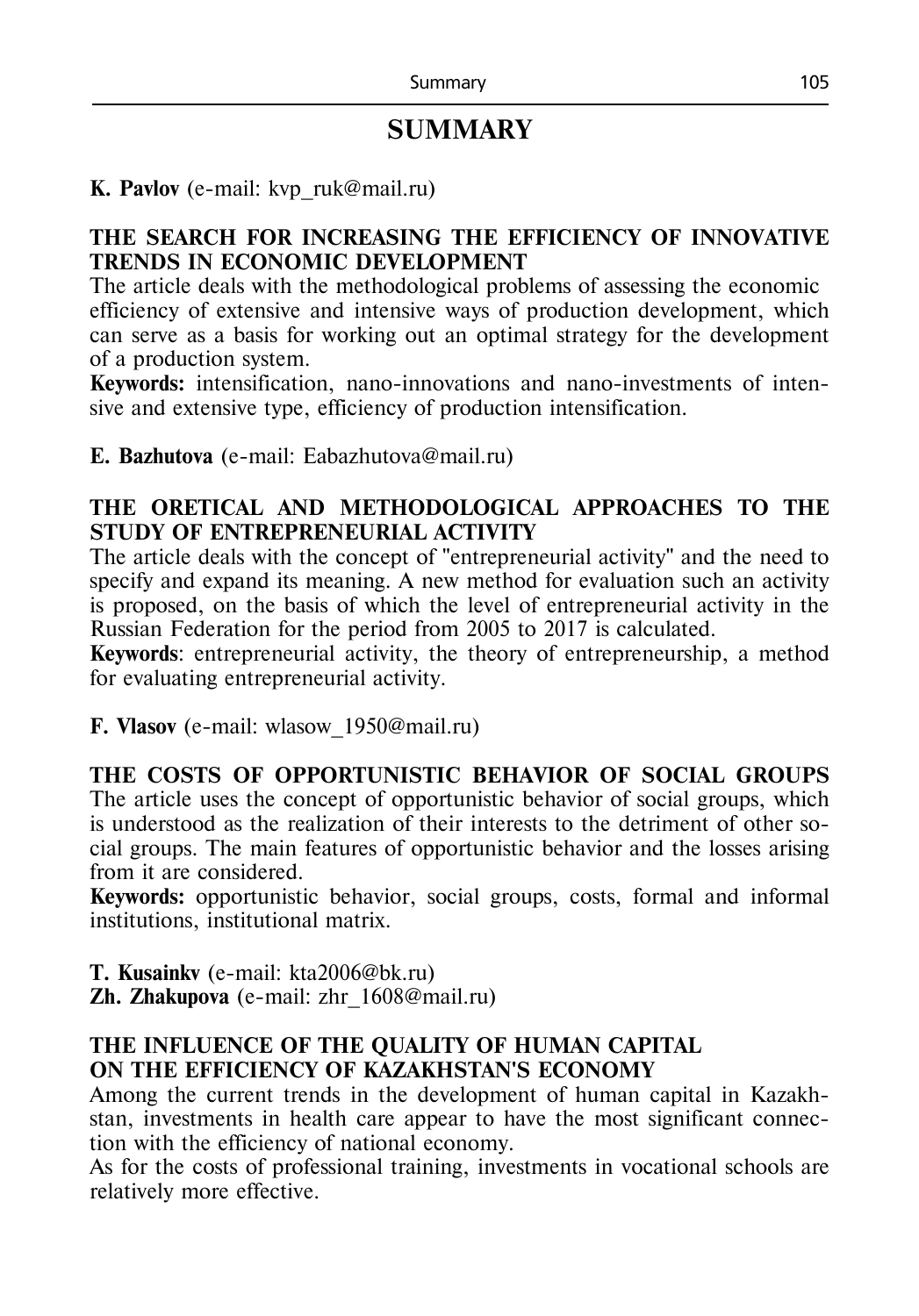So far, investments in higher professional education have not had serious and tangible impact on Kazakhstan's GDP. This fact indicates that the economy of Kazakhstan has not yet adopted an innovative character. The structure of the economy with a bias towards the commodity sectors does not objectively imply the pursuit of innovation.

At the present-day stage of the development of vocational education, it is necessary to pay the greatest attention to the training of lower and middlelevel professionals, especially to technical specialties.

**Keywords:** human capital, gross domestic product, efficiency of economy, expenses on professional education, expenses on health care, regression model.

**M. Smirnov** (e-mail: mikhail-a-smirnov@yandex.ru)

### **ADMINISTRATIVE BARRIERS AND EXPENDITURES IN THE REGULATIONOF THE AGRICULTURAL LAND TURNOVER**

The features of administrative regulation of agricultural land in the Russian Federation discusses in the article. There are identified and described the main features of the administrative barrier, the main legal and investment risks of land owners arising in these circumstances. Additionally are analyzed the main scenarios for the owner's defense from administrative pressure. **Keywords:** administrative barrier, agricultural land, legal risk, investment risk.

**B. Bizengin** (e-mail: r3bizengin@mail.ru)

**М. Eneeva** (e-mail: madis@mail.ru)

**B. Kushova** (e-mail: b7kushova@mail.ru)

#### **WILL THE POPULATION GROWTH OF THE REGIONAL CAPITALS IN THE NORTHERN CAUCASUS GIVE AN IMPETUS TO THEIR DEVELOPMENT?**

The subject of the article is to identify the impact of the population growth in regional capitals on the characteristics of their development; to analyze the key factors and conditions that determined the concentration of the population in the capitals; to suggest the ways for solving the problems.

**Keywords**: postulates of resettlement and territorial organization, reproductive contour, factors of growth of the population, regional capital of the North Caucasus.

**S. Kalinina** (e-mail: klenova\_s@mail.ru)

## **ON THE FINANCIAL BEHAVIOURS OF MILITARY PERSONNEL**

The article is devoted to the analysis of the characteristics of the military as a special social group, as well as of their social, material and psychological problems. The author provides an overview of the products offered by Russian banks for the military.

Having researched into the financial behavior of military personnel, the author quotes data obtained using the developed methodology.